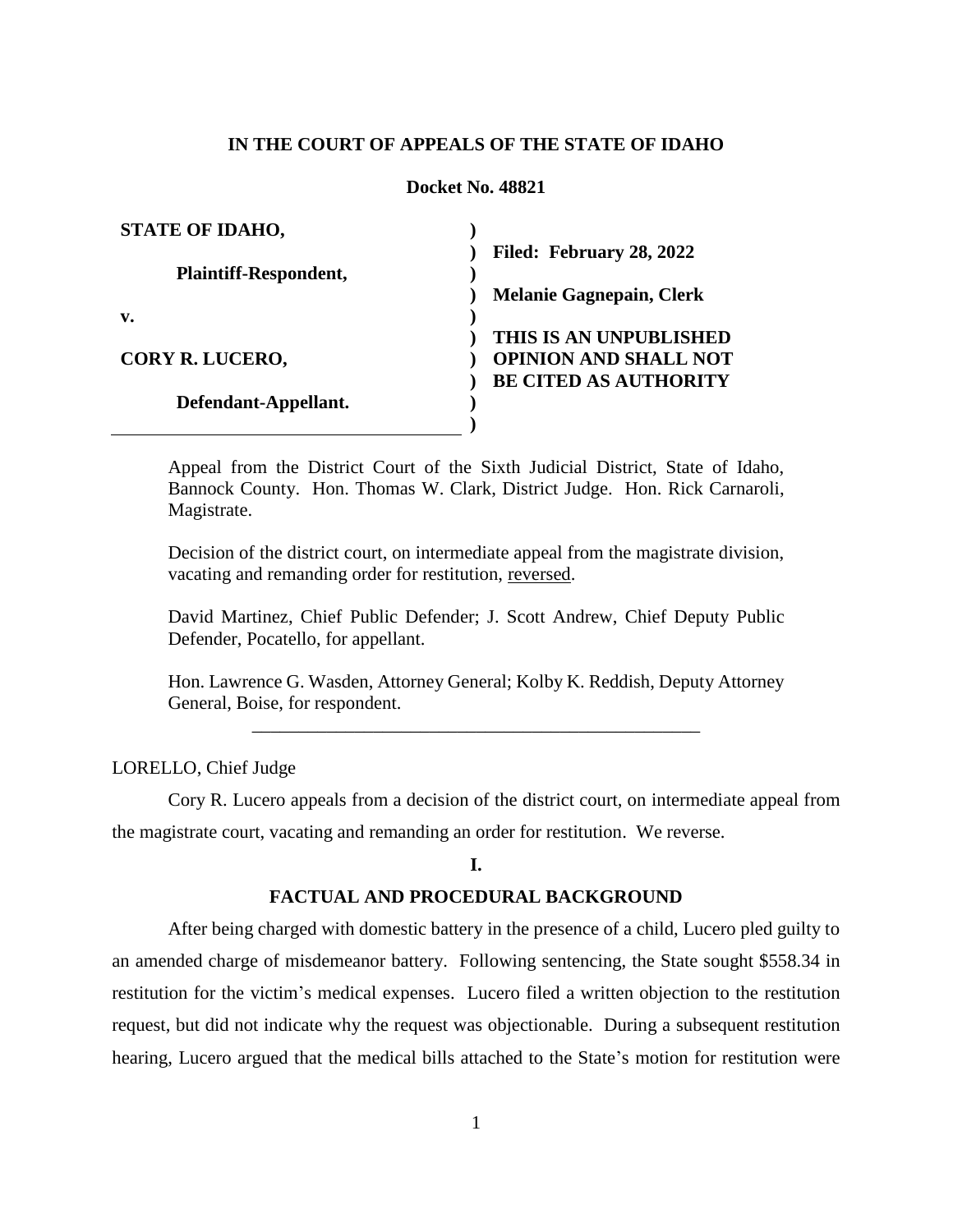insufficient to support a restitution award because they either did not specify the treatment provided or failed to establish a causal connection to his criminal conduct. The magistrate court continued the restitution hearing to allow the State an opportunity to address Lucero's objections.

During a second restitution hearing, the State withdrew its request for medical expenses that Lucero argued lacked specificity, leaving only \$247.90 for emergency room treatment and medical imaging. Lucero renewed his prior challenge to this amount, arguing that the victim's medical bills alone failed to establish a causal connection with his offense because about two weeks had elapsed between the offense and the medical treatment. The State responded that the victim was not present at the hearing due to a "miscommunication" but, if given a one-week continuance, the State could secure her presence to explain "why she waited two weeks" to seek medical treatment. Instead of continuing the hearing again, the magistrate court granted the State's restitution request, reasoning the nature of the victim's injuries (*i.e.*, two hair-line rib fractures and facial bruising) gleaned from police reports and the victim impact statement given at sentencing explained the lapse of time.

On intermediate appeal, the district court concluded that there was insufficient evidence to establish that Lucero's criminal conduct caused the victim's medical expenses and remanded the case.<sup>1</sup> Lucero again appeals, arguing the district court should have vacated the restitution order without remanding.

### **II.**

## **STANDARD OF REVIEW**

For an appeal from the district court, sitting in its appellate capacity over a case from the magistrate court, we review the record to determine whether there is substantial and competent evidence to support the magistrate court's findings of fact and whether the magistrate court's

 $\overline{a}$ 

<sup>&</sup>lt;sup>1</sup> Following the district court's decision on intermediate appeal, but prior to the issuance of a remittitur, the magistrate court held another restitution hearing. Although the record on appeal lacks a transcript of this hearing, the court minutes indicate that an unidentified witness testified during the hearing, Lucero's counsel cross-examined the witness, and the magistrate court again ordered Lucero to pay \$247.90 in restitution to the victim. About two hours after issuance of the written restitution order, Lucero petitioned for rehearing of the district court's decision on intermediate appeal. Before the district court ruled on the petition for rehearing, Lucero filed a notice of appeal to the Idaho Supreme Court.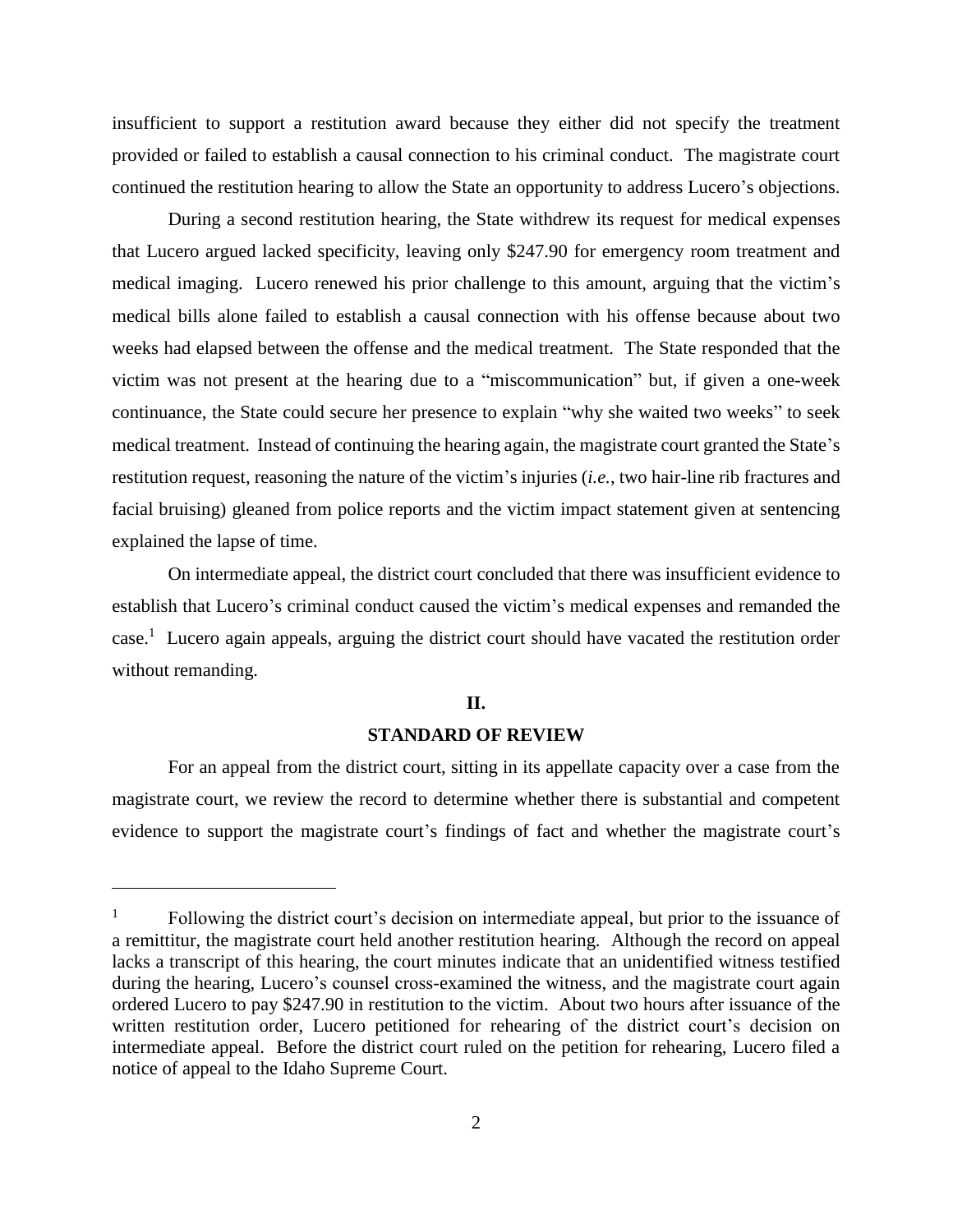conclusions of law follow from those findings. *State v. Korn*, 148 Idaho 413, 415, 224 P.3d 480, 482 (2009). However, as a matter of appellate procedure, our disposition of the appeal will affirm or reverse the decision of the district court. *State v. Trusdall*, 155 Idaho 965, 968, 318 P.3d 955, 958 (Ct. App. 2014). Thus, we review the magistrate court's findings and conclusions, whether the district court affirmed or reversed the magistrate court and the basis therefor, and either affirm or reverse the district court.

## **III.**

#### **ANALYSIS**

The parties' arguments on appeal focus upon the district court's decision to remand for another restitution hearing. However, the applicable standard of review first requires review of the magistrate court's factual findings and legal conclusions. Based upon our review of the relevant findings of fact and conclusions of law by the magistrate court, we hold that the district court erred in vacating Lucero's restitution order. Consequently, it is unnecessary to resolve the dispute over the district court's decision to remand.

Idaho Code Section 19-5304(2) authorizes a sentencing court to order a defendant to pay restitution for economic loss to the victim of a crime. The decision of whether to order restitution, and in what amount, is within the discretion of a trial court, guided by consideration of the factors set forth in I.C. § 19-5304(7) and by the policy favoring full compensation to crime victims who suffer economic loss. *State v. Richmond*, 137 Idaho 35, 37, 43 P.3d 794, 796 (Ct. App. 2002); *State v. Bybee*, 115 Idaho 541, 543, 768 P.2d 804, 806 (Ct. App. 1989). A trial court must base the amount of restitution upon the preponderance of evidence submitted by the prosecutor, defendant, victim, or presentence investigator. I.C. § 19-5304(6); *State v. Lombard*, 149 Idaho 819, 822, 242 P.3d 189, 192 (Ct. App. 2010). Thus, the State must prove, by a preponderance of the evidence, a causal relationship between the defendant's criminal conduct and the damages suffered by the victim. I.C. § 19-5304(7); *State v. Corbus*, 150 Idaho 599, 602, 249 P.3d 398, 401 (2011); *State v. Hill*, 154 Idaho 206, 212, 296 P.3d 412, 418 (Ct. App. 2012). The determination of the amount of restitution, which includes the issue of causation, is a question of fact for the trial court. *Corbus*, 150 Idaho at 602, 249 P.3d at 401; *State v. Hamilton*, 129 Idaho 938, 943, 935 P.2d 201, 206 (Ct. App. 1997). The trial court's factual findings with regard to restitution will not be disturbed on appeal if supported by substantial evidence. *Corbus*, 150 Idaho at 602, 249 P.3d at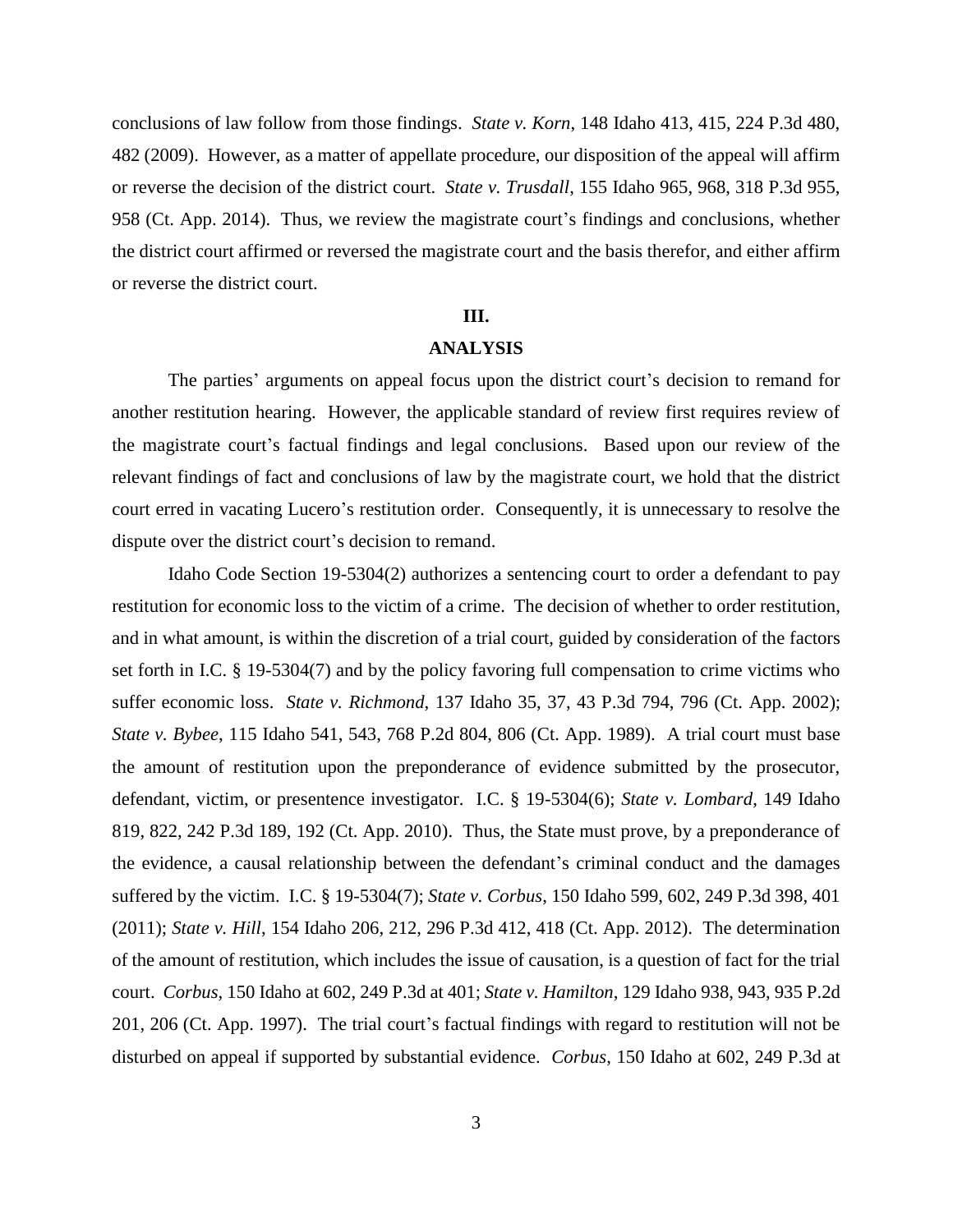401; *Lombard*, 149 Idaho at 822, 242 P.3d at 192. Substantial evidence is such relevant evidence as a reasonable mind might accept to support a conclusion. *State v. Straub*, 153 Idaho 882, 885, 292 P.3d 273, 276 (2013).

The magistrate court ordered Lucero to pay \$247.90 in medical expenses incurred by his victim. This sum reflects the amounts charged to the victim in two separate invoices attached to the State's motion for restitution for medical services incurred on the same day about two weeks after Lucero attacked the victim. One of the invoices is from a physician for an "emergency department visit" and the other from a medical imagining provider for "views" of the victim's "facial bones." During Lucero's second restitution hearing, the magistrate court recognized it could also "take into account" hearsay contained in the victim impact statement. In that statement, the victim indicated that, when she confronted Lucero about his infidelity, he pulled the victim to the ground by her hair and "proceeded to kick [her] in [her] chest and back" and "also hit the side of [her] face." Following this incident, the victim was so fearful that she could not eat, sleep, or "even leave [her] house for a week." The victim further alleged that, when her "injuries lasted a few weeks," she "finally went to the emergency room" where medical providers "took x-rays, and checked out [her] face." The magistrate court further noted that the police report of the domestic altercation indicated that, despite suffering "swelling and tenderness to the left side of her face," the victim declined medical treatment on the night of the offense. The magistrate court determined that, under the circumstances, it was reasonable for the victim to delay seeking medical treatment after Lucero's attack and ordered him to pay restitution for the medical expenses reflected in the invoices attached to the State's restitution motion.

On intermediate appeal, Lucero argued that the State failed to present sufficient evidence showing that his criminal conduct caused the victim to incur the medical expenses. The district court agreed, concluding that the victim's description of Lucero's attack, the victim's lingering injuries, and the emergency room treatment she received combined with the invoices attached to the State's motion for restitution (which did not specify the treatment the victim received) were insufficient to support the restitution awarded. The district court also specifically noted the victim's failure to appear at the restitution hearing to testify regarding the gap between Lucero's attack and the victim's decision to seek medical treatment. Consequently, the district court concluded that the magistrate court erred by finding there was sufficient evidence to show that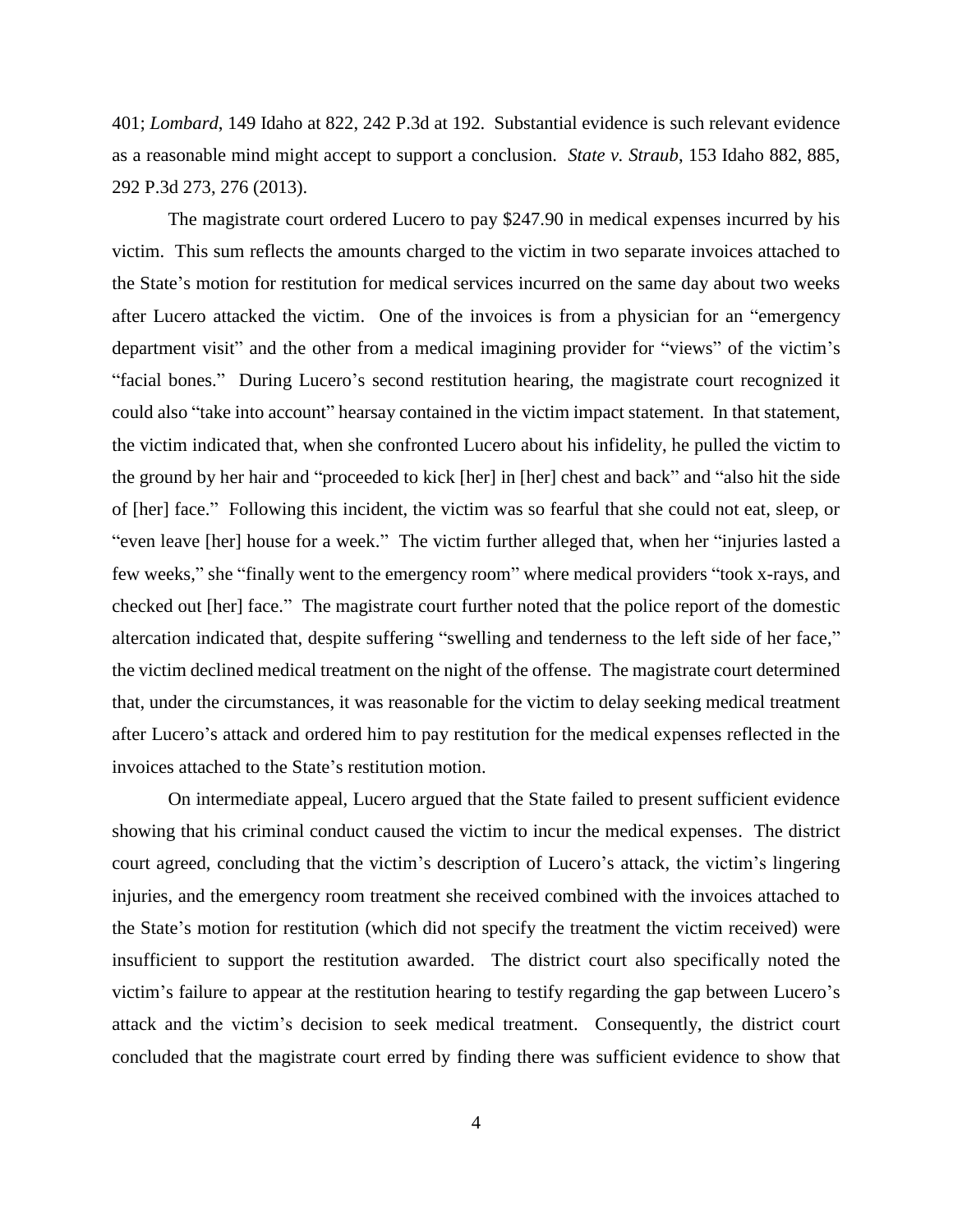Lucero caused the victim's medical expenses. The district court further held that the magistrate court erred by failing to expressly note on the record that the restitution award was an exercise of discretion. Both of these conclusions were erroneous.

The Idaho Supreme Court has held that written billing summaries listing only the billing provider, treatment dates, and amounts paid on behalf of a victim are, by themselves, insufficient to support a restitution award. *See State v. Loera*, 167 Idaho 533, 539-40, 473 P.3d 802, 808-09 (2020); *State v. Oxford*, 167 Idaho 515, 526, 473 P.3d 784, 795 (2020). However, unsworn presentence materials can support a determination that a defendant's criminal conduct caused a victim's economic loss. *See State v. Wisdom*, 161 Idaho 916, 923, 393 P.3d 576, 583 (2017). During Lucero's sentencing, the victim stated that Lucero kicked the victim in the ribs and struck her on the side of the face. The victim further recounted how Lucero's attack left her so fearful that she did not leave her house for a time, but she eventually went to the emergency room where medical providers "took x-rays, and checked out [her] face" after her injuries lingered for "a few weeks." The invoices the State submitted with its motion for restitution comport with the victim's version of events. The documents indicate that the victim went to the emergency room and had images of her facial bones taken about two weeks after being attacked by Lucero.

Considered together, the victim's statements from Lucero's sentencing, combined with the invoices submitted by the State, are sufficient to support the determination that Lucero's criminal conduct caused the victim's medical expenses. This distinguishes the invoices submitted in this case from the billing summaries in *Loera* and *Oxford*. *See Loera*, 167 Idaho at 539-40, 473 P.3d at 808-09; *Oxford*, 167 Idaho at 526, 473 P.3d at 795. Moreover, a reasonable fact-finder could further find that the victim's statements describing her fearfulness explained her decision to delay seeking medical treatment. That these statements were not given under oath during a restitution hearing is of no consequence because trial courts may consider hearsay when evaluating whether to order a defendant to pay restitution. I.C. § 19-5304(6). Accordingly, the district court erred by concluding there was insufficient evidence to support the order of restitution.

The district court also concluded that the magistrate court erred by failing to expressly note that it was exercising its discretion to award restitution. Despite acknowledging its certainty that the magistrate court knew the decision to award restitution was discretionary, the district court concluded the absence of an express reference that the restitution award was an exercise of